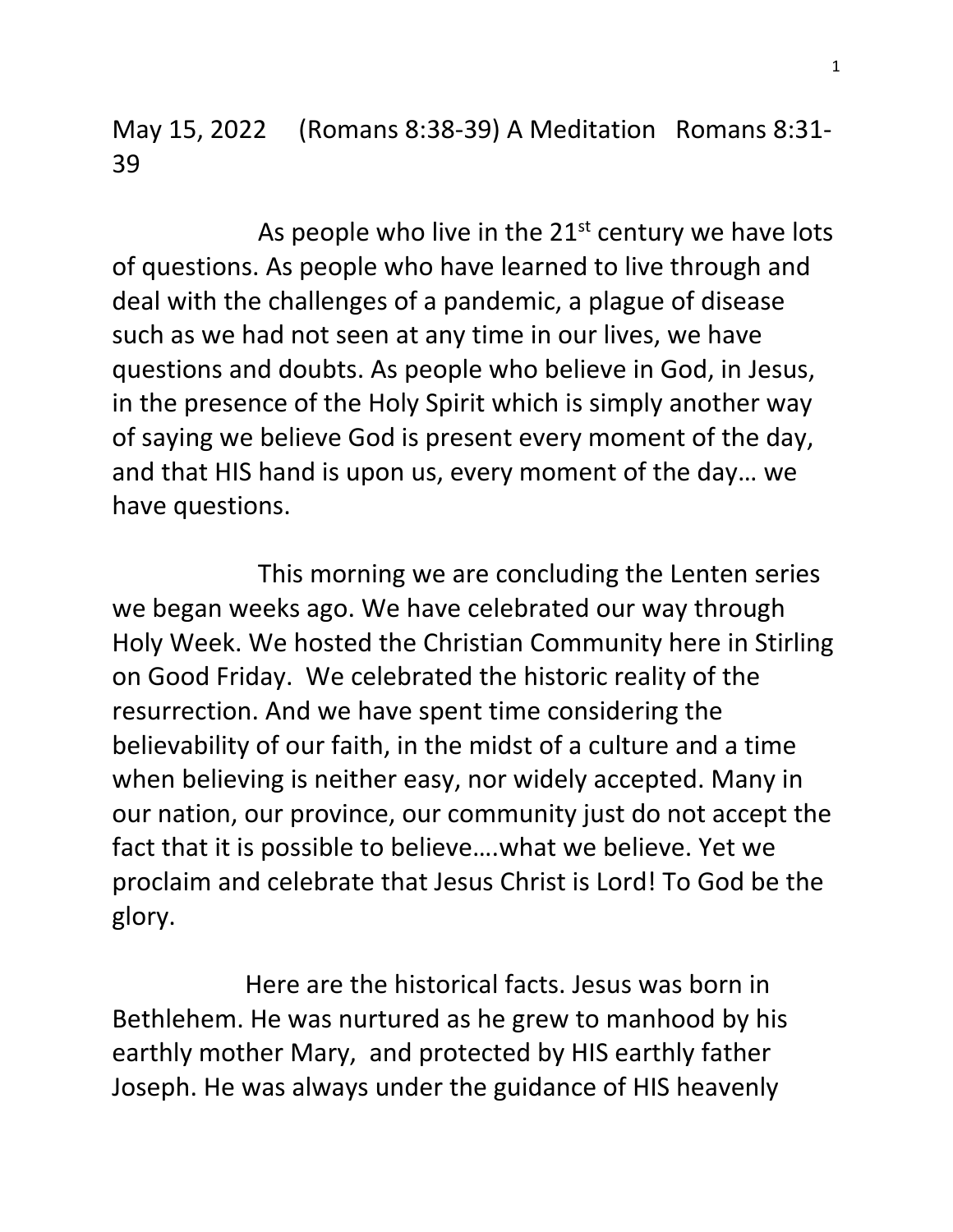Father. When HE reached the age of 30 he was baptized by John the Baptist and began a public ministry which took place primarily in Galilee. HE taught those who were interested and HIS ministry was accompanied by signs and wonders. At the age of 33 HE led his followers to Jerusalem. When the Passover was celebrated HE was arrested and beaten. On the Friday Pontius Pilate, the Roman Procurator of Judea, sentenced HIM to be whipped and crucified. He died. His body was placed in a tomb before sundown. It is a technicality but it was still Friday when HE was buried. On the Sunday morning, HE rose from the dead, was seen by many over the next 40 days and HE went to HIS Heavenly Father and with HIM poured out the HOLY SPIRIT on HIS followers. These are matters of history. But what about us?

 This morning I have drawn your attention to Paul's letter to the Romans, that is, the believers, the disciples, the followers of Jesus who gathered to worship together in the city of Rome. These 2 verses are incredibly important to me. They should be incredibly important to you. We speak of faith. We hope for heaven…when we should be…certain. Paul writes, "For I am convinced that neither death, nor life, neither angels nor demons, neither the present nor the future, nor any powers, neither height nor depth, nor anything else in all creation, will be able to separate us from the love of God that is in Christ Jesus our Lord!" (Romans 8:38-39)

 You should underline these words in your Bible. You should type or write these words on a piece of paper and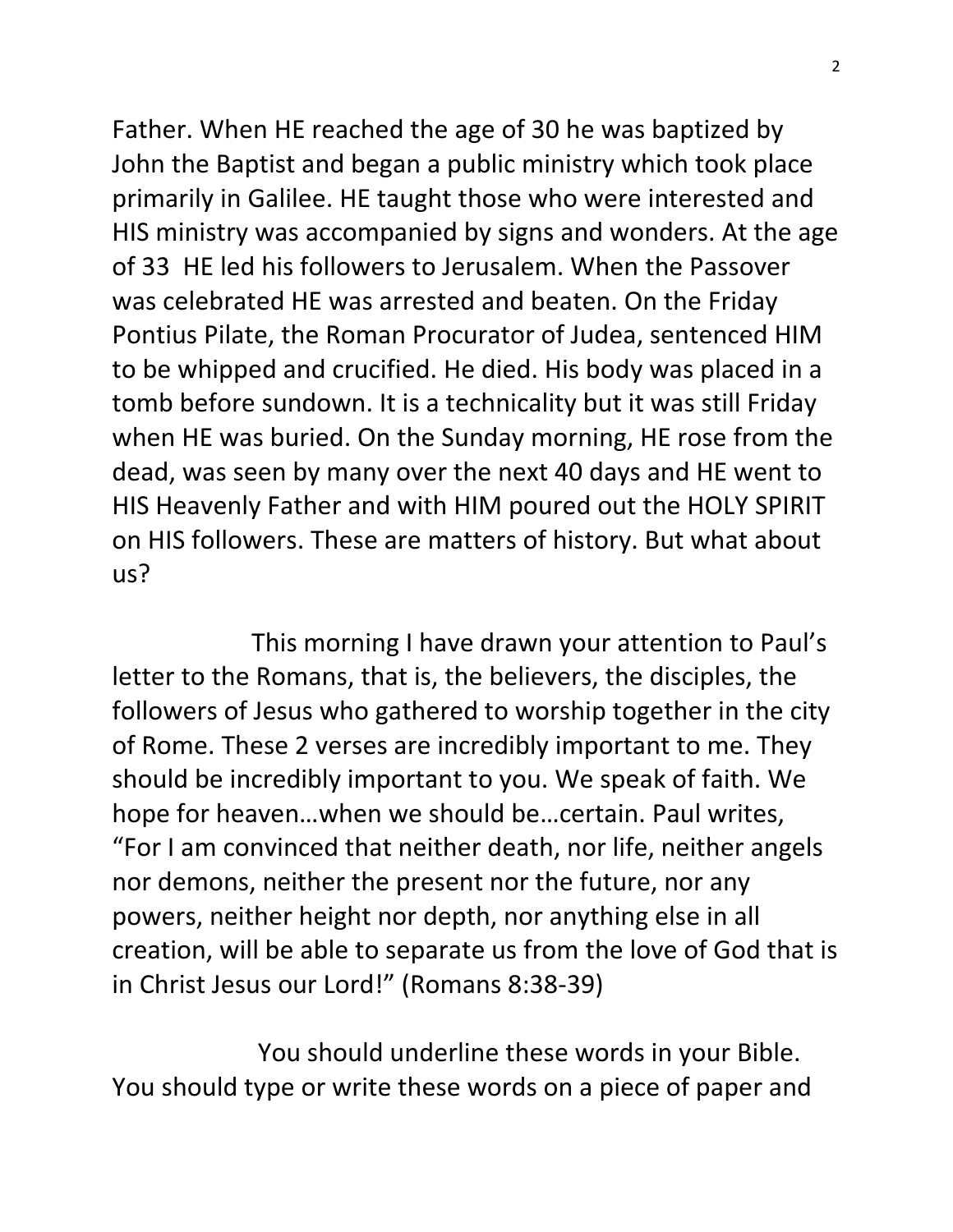hang that note on the bathroom mirror so that you will see them every morning when you rise, and every evening when you go to bed. They are that valuable.

 Paul had blood on his hands. He persecuted the church. People like us. Jewish people like us. He held the coats of those who threw stones at Stephen the first martyr, the first Christian, the first disciple of Jesus to be killed for simply believing in Jesus and following HIS teachings. Paul confessed those sins…the death of believers….when he was baptized, when he met Jesus on the Road to Damascus, when he wrote letters to people who were like us struggling in their time, as we struggle in ours, to keep the faith. We see so much. We experience so much that we find difficult to put into a context where God is in control…the whole world in HIS hands. Believe me, Paul had reasons to wonder if he was really saved, if he could really depend on the grace of God in Jesus to be all he needed to receive eternal life. To possess blessed assurance. And that is what these two verses are about.

 He looks across the span of time that has been his life, and the things he has learned from the Scriptures, and from Jesus, and from the church in his time. And he makes a list and shares it with the Christians in Rome who are being hunted out and killed.

 "I am convinced that neither death nor life will be able top separate us from the love of God in Jesus, our Lord. We know it as surely as we know our birth dates. The time will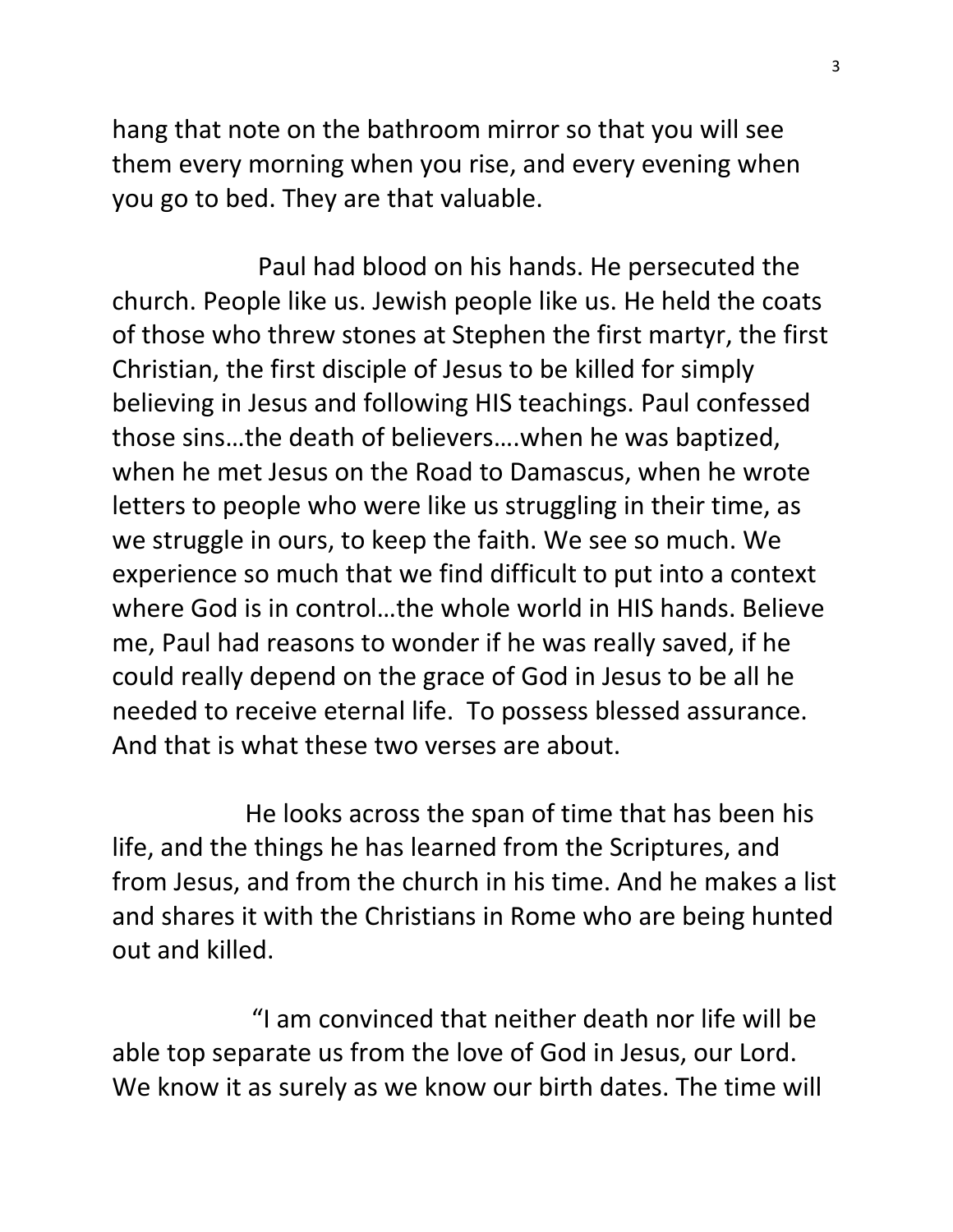come when this body will cease to function. Our hearts will stop. We will cease breathing as we do. We will die. Paul with his record declares death will not separate us from God's love in Jesus. That is big. Huge. But he says something bigger! All the things that will happen and might happen in what remains of our lives, all the things we have done in our lives in the past. The worst and the best of what you did, I did, we did…will not be able to separate us from God's love in Jesus.

 "Neither angels nor demons." Are you concerned that some angelic creature will rise up when you die to accuse you of something you did, as a reason that your so-called faith in Jesus should not get you into paradise? Paul says not possible. He says I am convinced it is not possible. Jesus died for us to save us from our sins, whatever the record shows. Well, if not an angel, surely there is a demon, a servant of Satan that would simply like to make you and I suffer, instead of enjoy, the eternal love of Jesus our Lord. Paul says, "No! I am convinced Jesus love is greater than anything any kind of being might accuse you or I of doing.

 What about mistakes we make later today? Things we have not yet done? Or things we have forgotten that we did in the past, things we have never asked to be forgiven for? Paul says, "No!" You are saved by the blood, the love of Jesus for you. The future and the present and the past will not change God's love for you in Christ Jesus.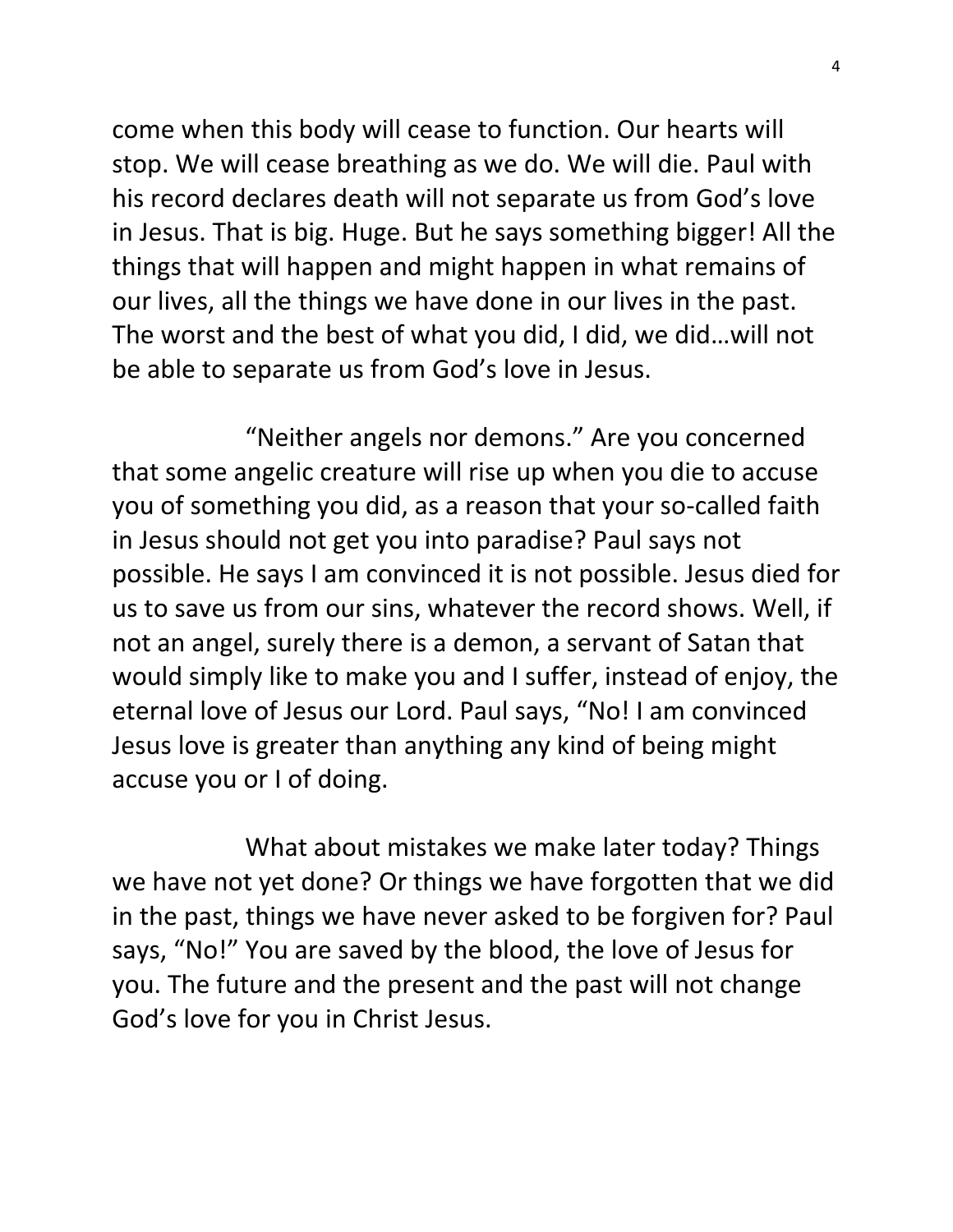What about height or depth? Things that have to do with dimension. Perhaps occult forces? Paul says, "No! I am convinced time and space, alternate realities, cannot separate you from the love of God in the ONE called Christ.

 What about things in creation. I have just returned from Thunder Bay. Port Arthur was where Barbara and I were born. My attachment to that landscape is visceral. After all these years lived away from there, I still feel something very special when I am there. The rock, the trees, the hills, Lake Superior, the ice in the Bay on the  $13<sup>th</sup>$  of May...can that somehow…? Paul says, "No! Nothing will separate us from the love of God, that is in Jesus Christ our Lord." And what Paul is really saying is, that is what Jesus said. That is what the Scriptures teach.

 Think on this: Paul writes in chapter 9, verse 14, "God says to Moses, ' I will have mercy on whom I will have mercy, and I will have compassion on whom I will have compassion." Jesus, the grace of God, is about saving those who believe on HIM whom God sent into the world to redeem it. Remember the words, "I am convinced…that nothing will be able to separate us from the love of God in Christ Jesus our Lord!"

Let us pray;

Heavenly Father, we give thanks for the saving blood of Jesus: that HE is the Christ. Lord God Almighty, we praise your name